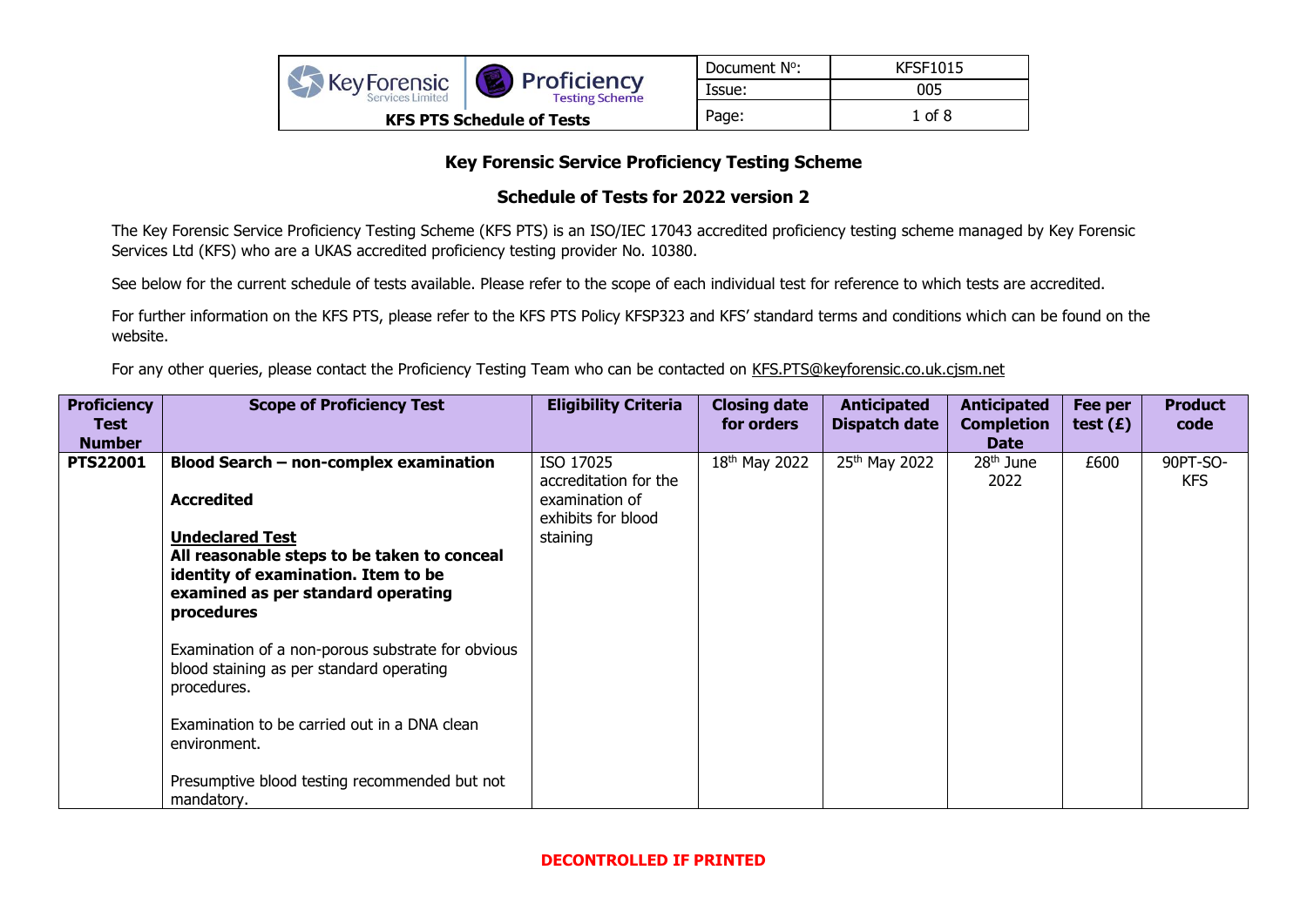|                                            |                                      | Document N°: | <b>KFSF1015</b> |
|--------------------------------------------|--------------------------------------|--------------|-----------------|
| <b>XX</b> Key Forensic<br>Services Limited | Proficiency<br><b>Testing Scheme</b> | lssue:       | 005             |
|                                            | <b>KFS PTS Schedule of Tests</b>     | Page:        | 2 of 8          |

| No blood pattern analysis required.<br>Samples not subjected to DNA profiling tests but<br>can be included for an additional fee.<br><b>PTS22002</b><br><b>Blood Search - complex examination</b>                                                                                                                                                                                                                                                                                                                                                                                                       | ISO 17025                                                                                                                          | 18th May 2022 | 25th May 2022 | 28 <sup>th</sup> June | £600 | 90PT-SO-               |
|---------------------------------------------------------------------------------------------------------------------------------------------------------------------------------------------------------------------------------------------------------------------------------------------------------------------------------------------------------------------------------------------------------------------------------------------------------------------------------------------------------------------------------------------------------------------------------------------------------|------------------------------------------------------------------------------------------------------------------------------------|---------------|---------------|-----------------------|------|------------------------|
| <b>Accredited</b><br><b>Undeclared Test</b><br>All reasonable steps to be taken to conceal<br>identity of examination. Item to be<br>examined as per standard operating<br>procedures<br>Examination of a non-porous substrate for discrete<br>blood staining using enhanced search techniques<br>such as low power microscopy and inline with<br>standard operating procedures.<br>Presumptive blood testing required.<br>Examination in a DNA clean environment.<br>No blood pattern analysis required.<br>Samples not subjected to DNA profiling tests but<br>can be included for an additional fee. | accreditation for the<br>examination of<br>exhibits for blood<br>using enhanced<br>search techniques<br>and presumptive<br>testing |               |               | 2022                  |      | <b>KFS</b>             |
| <b>PTS22003</b><br>Saliva DNA - non-complex examination<br><b>Accredited</b><br><b>Undeclared Test</b><br>All reasonable steps to be taken to conceal<br>identity of examination. Item to be                                                                                                                                                                                                                                                                                                                                                                                                            | ISO 17025<br>accreditation for the<br>examination of<br>exhibits for saliva and<br>recovery of DNA for<br>profiling                | Closed        | Closed        | Closed                | £800 | 90PT-SD-<br><b>KFS</b> |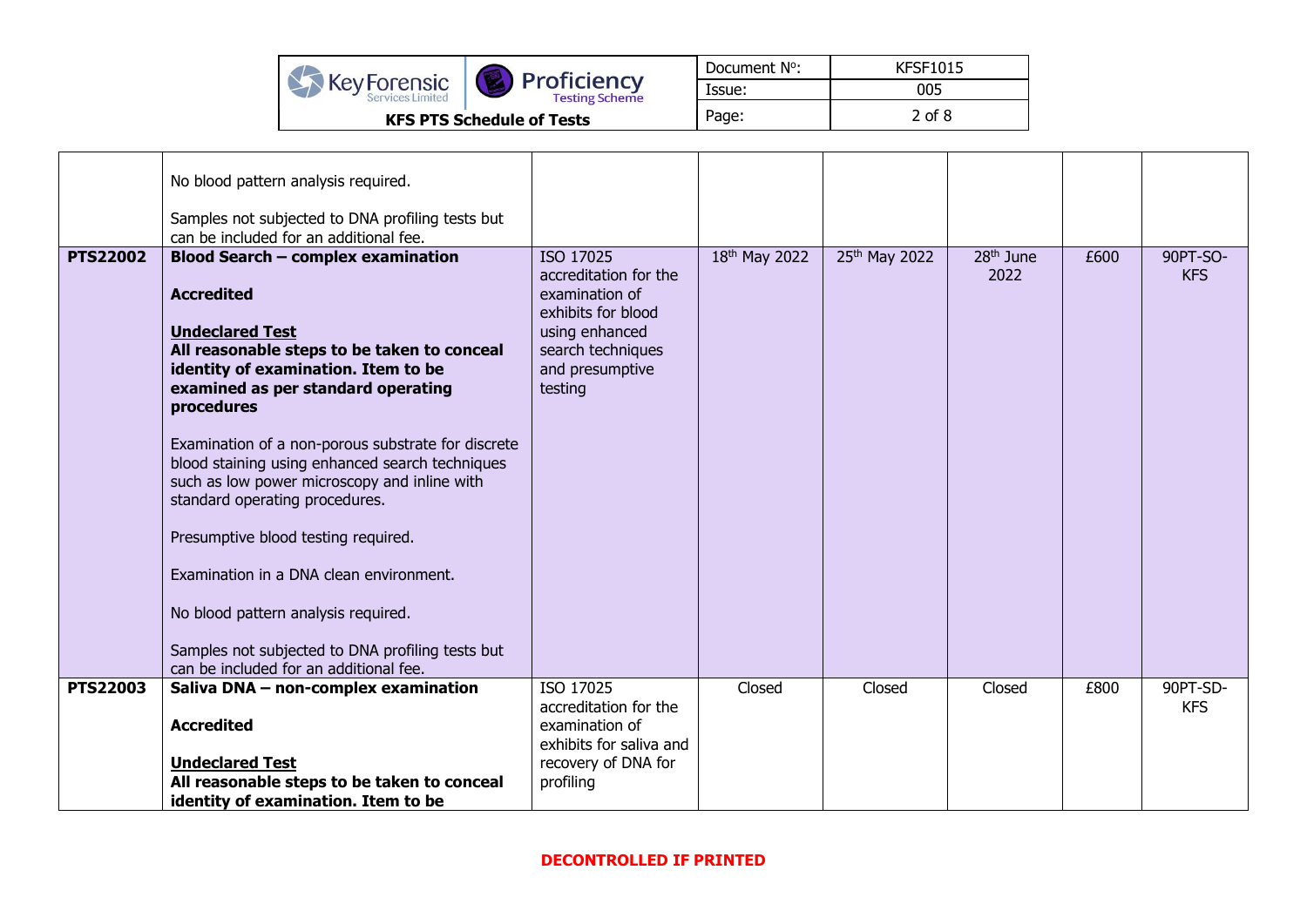|                                               |                                      | Document N°: | <b>KFSF1015</b> |
|-----------------------------------------------|--------------------------------------|--------------|-----------------|
| <b>KeyForensic</b><br><b>Services Limited</b> | Proficiency<br><b>Testing Scheme</b> | Issue:       | 005             |
|                                               | <b>KFS PTS Schedule of Tests</b>     | Page:        | 3 of 8          |

|                 | examined as per standard operating<br>procedures<br>Examination of an item where saliva is commonly<br>encountered e.g. drinks vessels, as per standard<br>operating procedures.<br>No presumptive testing required.<br>Examination in a DNA clean environment.<br>DNA recovered to be subjected to standard DNA<br>profiling tests and results to be concordant with<br>the donor profile with free from gross<br>contamination.                                                                                                                                                     |                                                                                                                                                                     |        |        |        |      |                        |
|-----------------|---------------------------------------------------------------------------------------------------------------------------------------------------------------------------------------------------------------------------------------------------------------------------------------------------------------------------------------------------------------------------------------------------------------------------------------------------------------------------------------------------------------------------------------------------------------------------------------|---------------------------------------------------------------------------------------------------------------------------------------------------------------------|--------|--------|--------|------|------------------------|
| <b>PTS22004</b> | Saliva DNA - complex examination<br><b>Accredited</b><br><b>Undeclared Test</b><br>All reasonable steps to be taken to conceal<br>identity of examination. Item to be<br>examined as per standard operating<br>procedures<br>Examination of a porous or non-porous item for<br>the presence of saliva using presumptive testing as<br>per standard operating procedures.<br>Examination in a DNA clean environment.<br>DNA recovered to be subjected to standard DNA<br>profiling tests and results to be concordant with<br>the donor profile with free from gross<br>contamination. | ISO 17025<br>accreditation for the<br>examination and<br>identification of saliva<br>using presumptive<br>testing including the<br>recovery of DNA for<br>profiling | Closed | Closed | Closed | £800 | 90PT-SD-<br><b>KFS</b> |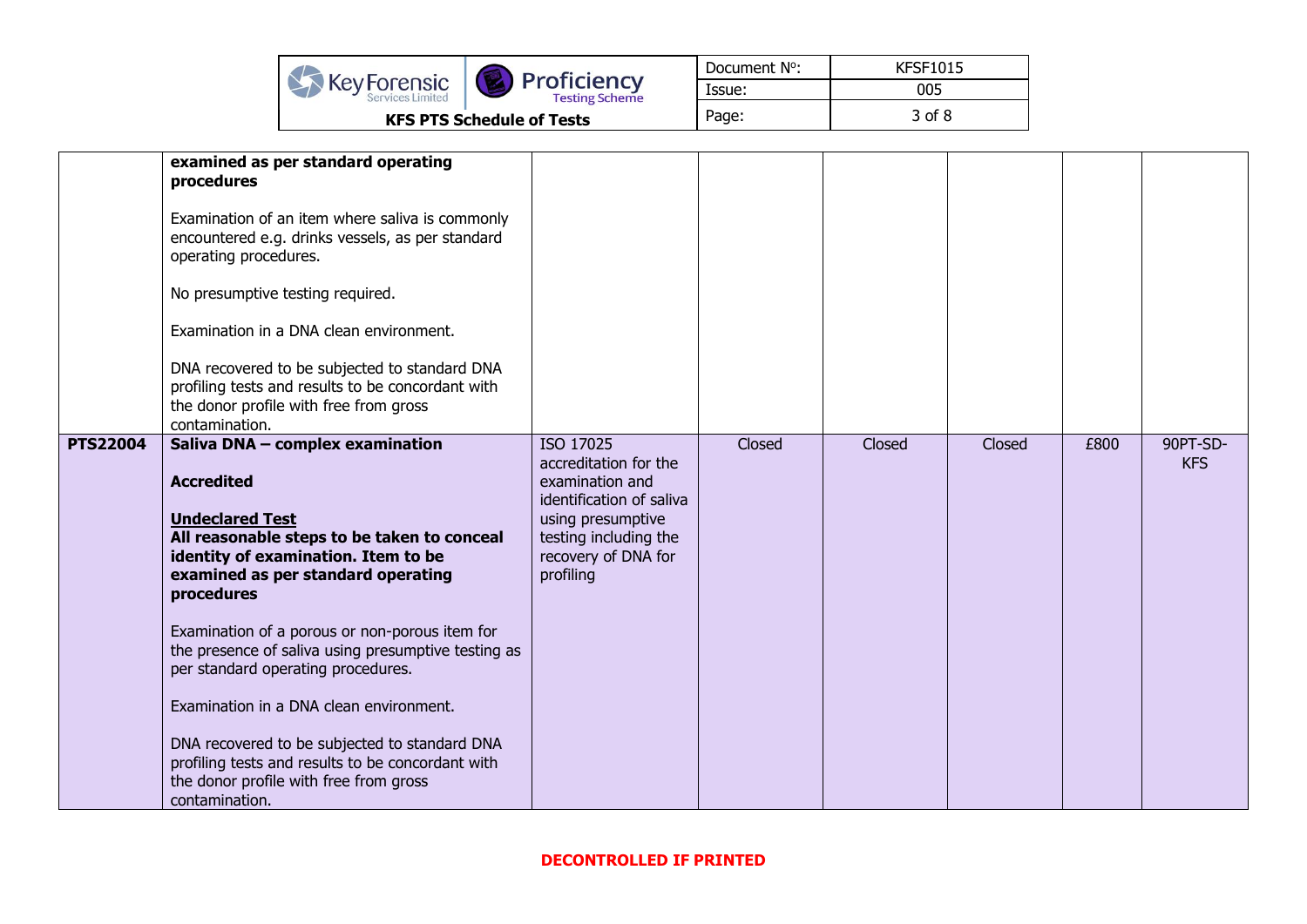|              |                                      | Document N°: | <b>KFSF1015</b> |
|--------------|--------------------------------------|--------------|-----------------|
| Key Forensic | Proficiency<br><b>Testing Scheme</b> | Issue:       | 005             |
|              | <b>KFS PTS Schedule of Tests</b>     | Page:        | 4 of 8          |

| <b>PTS22005</b> | Cellular DNA - non-complex examination<br><b>Accredited</b><br><b>Undeclared Test</b><br>All reasonable steps to be taken to conceal<br>identity of examination. Item to be<br>examined as per standard operating<br>procedures<br>Examination of a porous or non-porous item to<br>identify areas to recover cellular level DNA as per<br>standard operating procedures.<br>Examination in a DNA clean environment.<br>DNA recovered to be subjected to standard DNA<br>profiling tests and results to be concordant with<br>the donor profile with free from gross<br>contamination. | ISO 17025<br>accreditation for the<br>examination and<br>sampling of exhibits<br>for the recovery of<br>cellular DNA for<br>profiling | 18 <sup>th</sup> May 2022       | 25th May 2022          | 28 <sup>th</sup> June<br>2022    | £800 | 90PT-SD-<br><b>KFS</b> |
|-----------------|----------------------------------------------------------------------------------------------------------------------------------------------------------------------------------------------------------------------------------------------------------------------------------------------------------------------------------------------------------------------------------------------------------------------------------------------------------------------------------------------------------------------------------------------------------------------------------------|---------------------------------------------------------------------------------------------------------------------------------------|---------------------------------|------------------------|----------------------------------|------|------------------------|
| <b>PTS22006</b> | <b>Blood Search - non-complex examination</b><br><b>Accredited</b><br><b>Declared Test</b><br>Items must be examined as per standard<br>operating procedures<br>Examination of a non-porous substrate for obvious<br>blood staining as per standard operating<br>procedures.<br>Examination to be carried out in a DNA clean<br>environment.                                                                                                                                                                                                                                           | ISO 17025<br>accreditation for the<br>examination of<br>exhibits for blood<br>staining                                                | 26 <sup>th</sup> August<br>2022 | 14th September<br>2022 | 12 <sup>th</sup> October<br>2022 | £600 | 90PT-SO-<br><b>KFS</b> |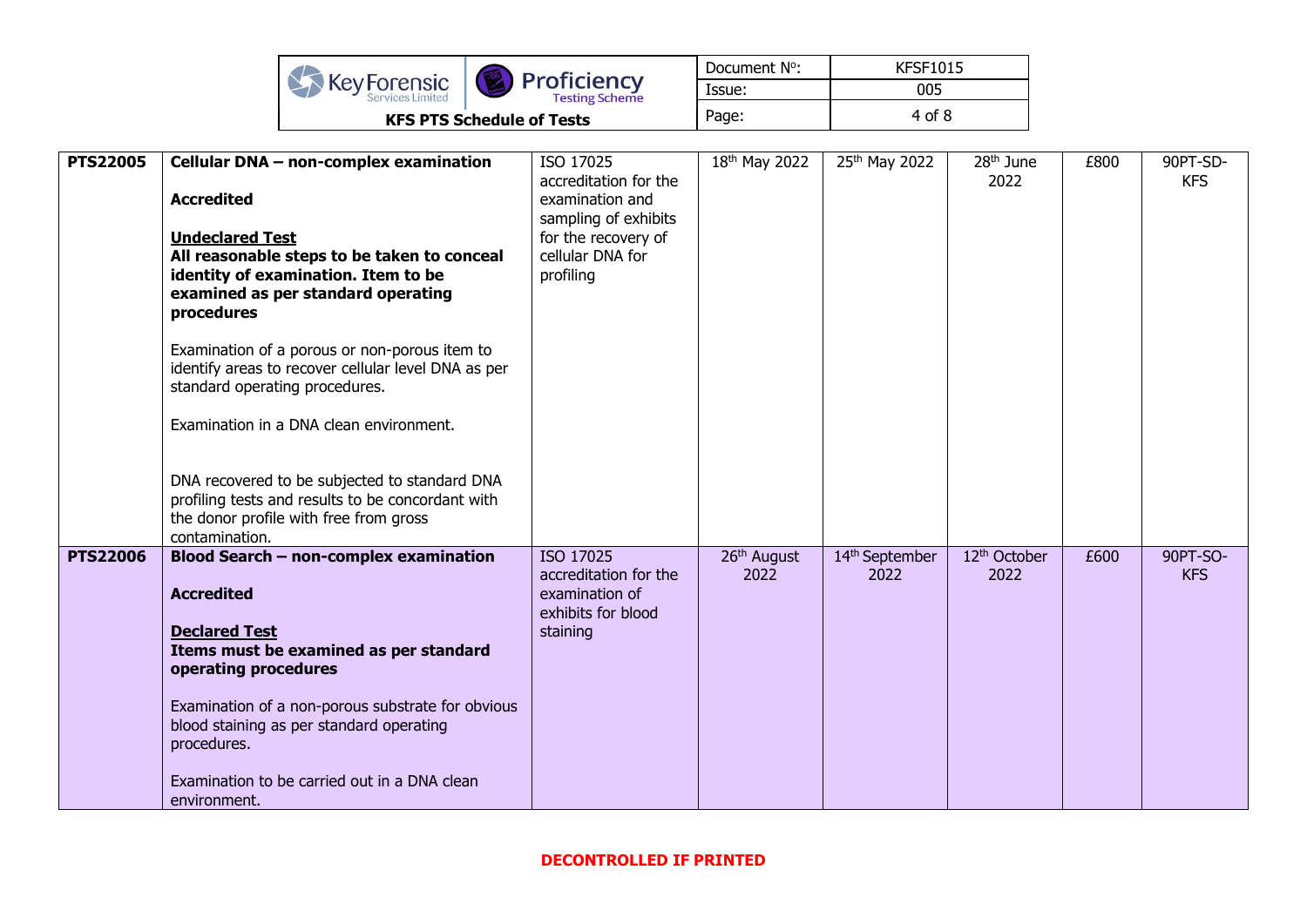|                                        |                                      | Document N°: | <b>KFSF1015</b> |
|----------------------------------------|--------------------------------------|--------------|-----------------|
| <b>KeyForensic</b><br>Services Limited | Proficiency<br><b>Testing Scheme</b> | Issue:       | 005             |
|                                        | <b>KFS PTS Schedule of Tests</b>     | Page:        | 5 of 8          |

|                 | Presumptive blood testing recommended but not<br>mandatory.<br>No blood pattern analysis required.<br>Samples not subjected to DNA profiling tests but<br>can be included for an additional fee.                                                                                                                                                                                                                                                                                                                                                                           |                                                                                                                                                 |                                 |                                    |                                  |      |                        |
|-----------------|----------------------------------------------------------------------------------------------------------------------------------------------------------------------------------------------------------------------------------------------------------------------------------------------------------------------------------------------------------------------------------------------------------------------------------------------------------------------------------------------------------------------------------------------------------------------------|-------------------------------------------------------------------------------------------------------------------------------------------------|---------------------------------|------------------------------------|----------------------------------|------|------------------------|
| <b>PTS22007</b> | <b>Blood Search - complex examination</b><br><b>Accredited</b><br><b>Declared Test</b><br>Items must be examined as per standard<br>operating procedures<br>Examination of a non-porous substrate for discrete<br>blood staining using enhanced search techniques<br>such as low power microscopy and inline with<br>standard operating procedures.<br>Presumptive blood testing required.<br>Examination in a DNA clean environment.<br>No blood pattern analysis required.<br>Samples not subjected to DNA profiling tests but<br>can be included for an additional fee. | ISO 17025<br>accreditation for the<br>examination of<br>exhibits for blood<br>using enhanced<br>search techniques<br>and presumptive<br>testing | 23rd September<br>2022          | 12 <sup>th</sup> October<br>2022   | 9 <sup>th</sup> November<br>2022 | £600 | 90PT-SO-<br><b>KFS</b> |
| <b>PTS22008</b> | Saliva DNA - non-complex examination<br><b>Accredited</b><br><b>Declared Test</b>                                                                                                                                                                                                                                                                                                                                                                                                                                                                                          | ISO 17025<br>accreditation for the<br>examination of<br>exhibits for saliva and<br>recovery of DNA for<br>profiling                             | 26 <sup>th</sup> August<br>2022 | 14 <sup>th</sup> September<br>2022 | 12 <sup>th</sup> October<br>2022 | £800 | 90PT-SD-<br><b>KFS</b> |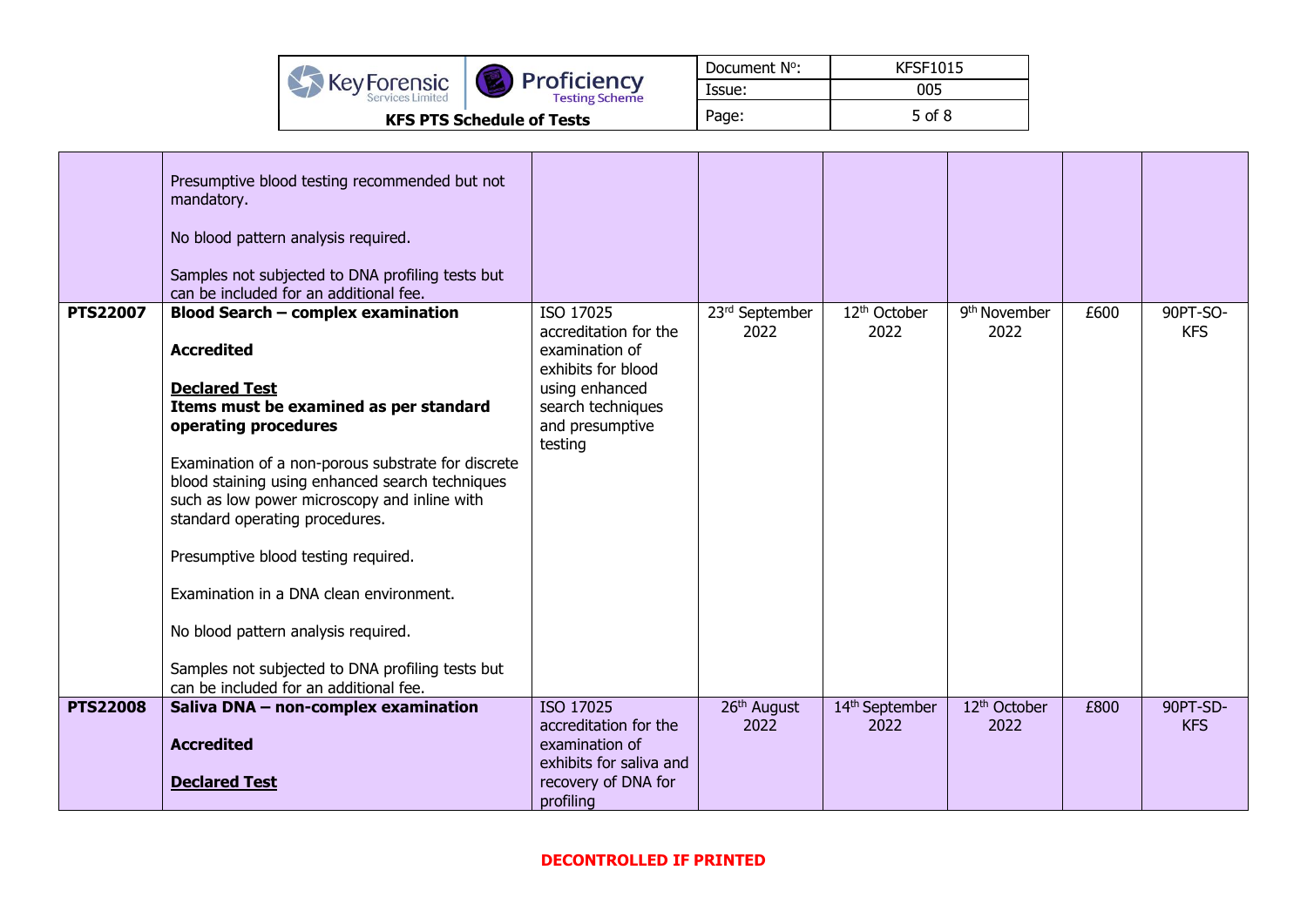|                                 |                                      | Document N°: | <b>KFSF1015</b> |
|---------------------------------|--------------------------------------|--------------|-----------------|
| KeyForensic<br>Services Limited | Proficiency<br><b>Testing Scheme</b> | Issue:       | 005             |
|                                 | <b>KFS PTS Schedule of Tests</b>     | Page:        | 6 of 8          |

|                 | Items must be examined as per standard<br>operating procedures<br>Examination of an item where saliva is commonly<br>encountered e.g. drinks vessels as per standard<br>operating procedures.<br>No presumptive testing required.<br>Examination in a DNA clean environment.<br>DNA recovered to be subjected to standard DNA<br>profiling tests and results to be concordant with<br>the donor profile with free from gross<br>contamination.                                                              |                                                                                                                                                                     |                                 |                                    |                                  |      |                        |
|-----------------|-------------------------------------------------------------------------------------------------------------------------------------------------------------------------------------------------------------------------------------------------------------------------------------------------------------------------------------------------------------------------------------------------------------------------------------------------------------------------------------------------------------|---------------------------------------------------------------------------------------------------------------------------------------------------------------------|---------------------------------|------------------------------------|----------------------------------|------|------------------------|
| <b>PTS22009</b> | Saliva DNA - complex examination<br><b>Accredited</b><br><b>Declared Test</b><br>Items must be examined as per standard<br>operating procedures<br>Examination of a porous or non-porous item for<br>the presence of saliva using presumptive testing as<br>per standard operating procedures.<br>Examination in a DNA clean environment.<br>DNA recovered to be subjected to standard DNA<br>profiling tests and results to be concordant with<br>the donor profile with free from gross<br>contamination. | ISO 17025<br>accreditation for the<br>examination and<br>identification of saliva<br>using presumptive<br>testing including the<br>recovery of DNA for<br>profiling | 23rd September<br>2022          | 12 <sup>th</sup> October<br>2022   | 9 <sup>th</sup> November<br>2022 | £800 | 90PT-SD-<br><b>KFS</b> |
| <b>PTS22010</b> | Cellular DNA - non-complex examination                                                                                                                                                                                                                                                                                                                                                                                                                                                                      | ISO 17025<br>accreditation for the                                                                                                                                  | 26 <sup>th</sup> August<br>2022 | 14 <sup>th</sup> September<br>2022 | 12 <sup>th</sup> October<br>2022 | £800 | 90PT-SD-<br><b>KFS</b> |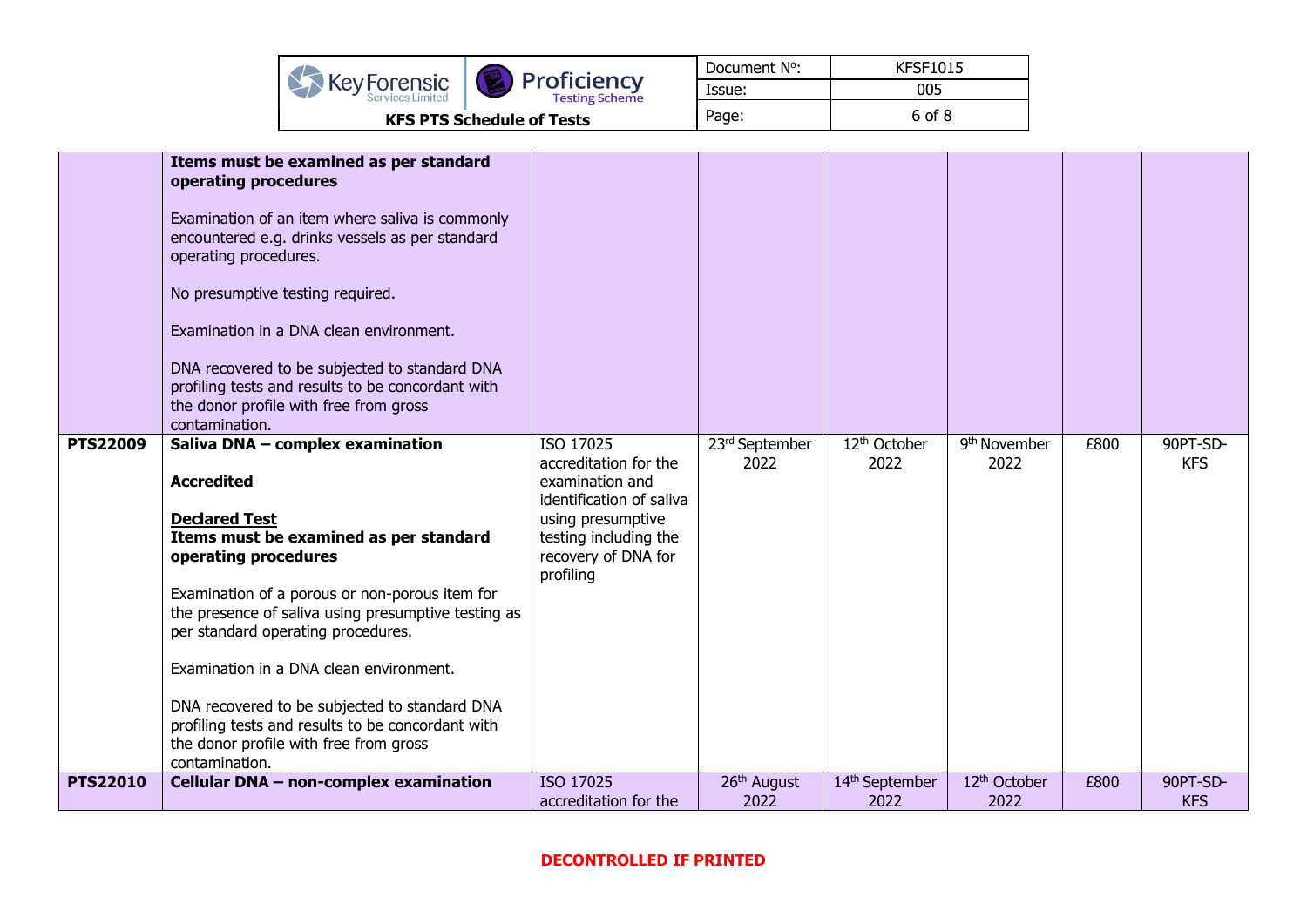|                                            |                                      | Document N°: | <b>KFSF1015</b> |  |
|--------------------------------------------|--------------------------------------|--------------|-----------------|--|
| <b>XX</b> Key Forensic<br>Services Limited | Proficiency<br><b>Testing Scheme</b> | Issue:       | 005             |  |
| <b>KFS PTS Schedule of Tests</b>           |                                      | Page:        | 7 of 8          |  |

|                 | <b>Accredited</b><br><b>Declared Test</b><br>Items must be examined as per standard<br>operating procedures<br>Examination of a porous or non-porous item to<br>identify areas to recover cellular level DNA in line<br>with the case circumstances given.<br>Examination in a DNA clean environment.<br>Production of examination notes to the quality<br>expected and in line with the relevant international<br>standards.<br>Appropriate areas targeted for DNA recovery using<br>an efficient sampling technique. | examination and<br>sampling of exhibits<br>for the recovery of<br>cellular DNA for<br>profiling                                                 |                        |                                  |                                  |      |                        |
|-----------------|------------------------------------------------------------------------------------------------------------------------------------------------------------------------------------------------------------------------------------------------------------------------------------------------------------------------------------------------------------------------------------------------------------------------------------------------------------------------------------------------------------------------|-------------------------------------------------------------------------------------------------------------------------------------------------|------------------------|----------------------------------|----------------------------------|------|------------------------|
|                 | DNA recovered to be concordant with the donor<br>profile with no contamination                                                                                                                                                                                                                                                                                                                                                                                                                                         |                                                                                                                                                 |                        |                                  |                                  |      |                        |
| <b>PTS22011</b> | Saliva DNA (Envelope) - non-complex<br>examination<br><b>Accredited</b><br><b>Declared Test</b><br>Items must be examined as per standard<br>operating procedures<br>Examination of an envelope seal for the recovery<br>of saliva in line with case circumstances given.<br>No presumptive testing required.                                                                                                                                                                                                          | ISO 17025<br>accreditation for the<br>examination of<br>exhibits in particular<br>envelopes, for the<br>recovery of saliva for<br>DNA profiling | 23rd September<br>2022 | 12 <sup>th</sup> October<br>2022 | 9 <sup>th</sup> November<br>2022 | £800 | 90PT-SD-<br><b>KFS</b> |